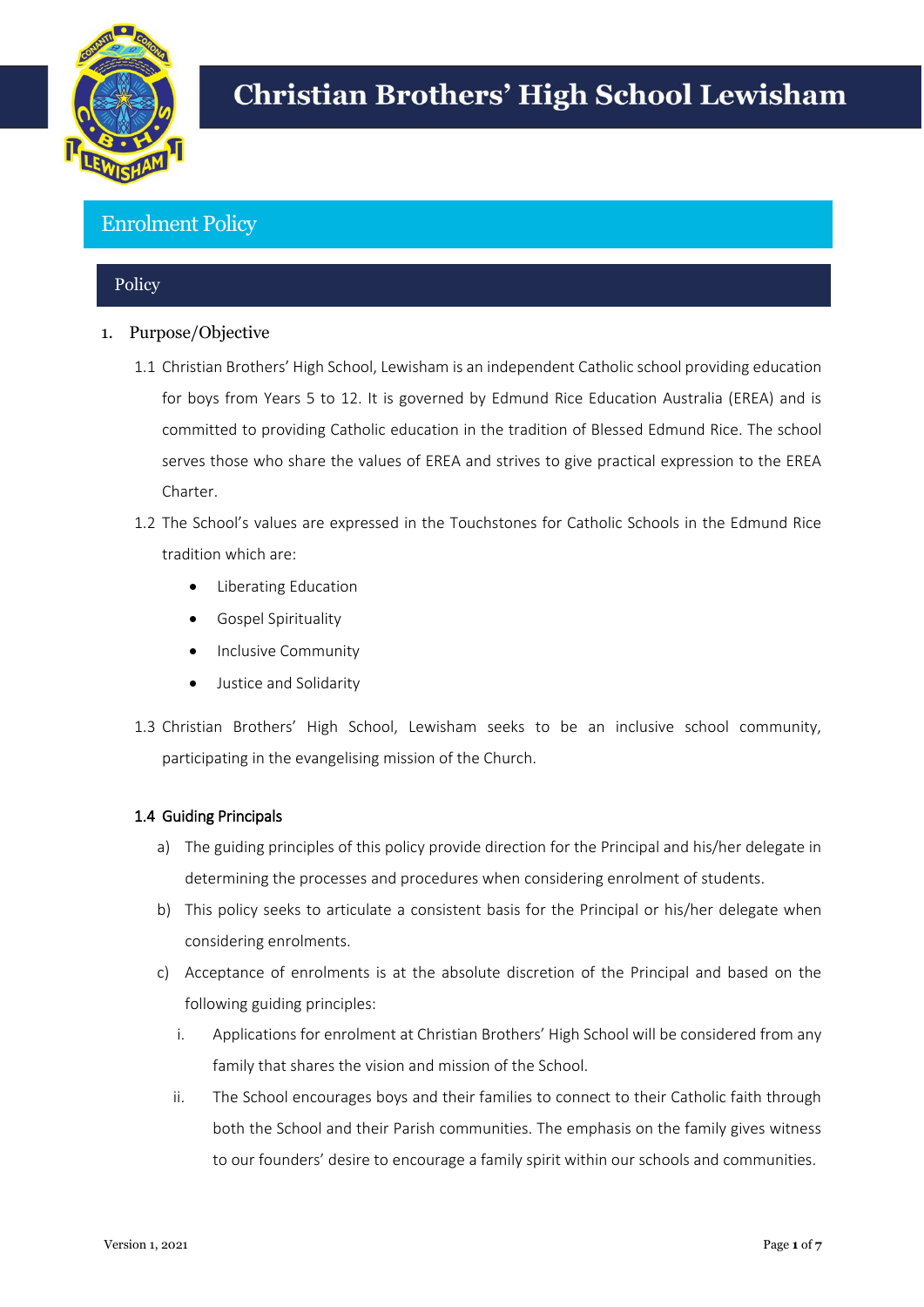

- iii. On enrolment, all parents and students commit to supporting the Catholic ethos of the school, participating in the religious education program and in the prayer and liturgical life of the school.
- iv. The School is committed to the inclusion of students with additional needs and will observe all relevant state and federal legislation. Consideration will be made of the school's capacity to provide reasonable adjustments for students with disability and/or special needs during the enrolment process.
- v. Planning and provision for the educational and wellbeing needs of the student is dependent on full and frank disclosure of parents/guardians both at the point of enrolment and throughout the course of a student's ongoing education at the school.
- vi. The school has a practice of providing educational opportunities for indigenous students through the provision of a bursary program. Indigenous families may apply for enrolment on the basis of special pastoral circumstances.

# 2. Policy Statements

- 2.1 The Principal retains absolute discretion as to the selection of students who will be accepted into the school and to their continuing enrolment.
- 2.2 The Principal will consider the Guiding Principles and Procedures outlined in this policy when assessing applications, and will balance competing priorities through reference to the EREA Charter and the needs of the school.
- 2.3 The Principal will establish the processes and procedures associated with the implementation of this policy. These may be varied from time to time.
- 2.4 At enrolment all students are required to be under the care of a parent or legally recognised guardian. The Principal may exercise discretion if it is considered to be warranted in a particular circumstance.
- 2.5 All offers of enrolment are offered on the expectation that the enrolment will cover the period from commencement to the completion of Year 12. Enrolment applications for students to attend CBHS Lewisham for Years 5 & 6 only are not accepted.
- 2.6 Overseas students who are not Australian citizens or permanent residents will only be accepted once all Australian Government requirements have been satisfied and if there are any vacancies.
- 2.7 Continued enrolment at the School is subject to satisfactory behaviour, performance, the payment of fees and commitment to the life of the School and will be reviewed on a regular basis.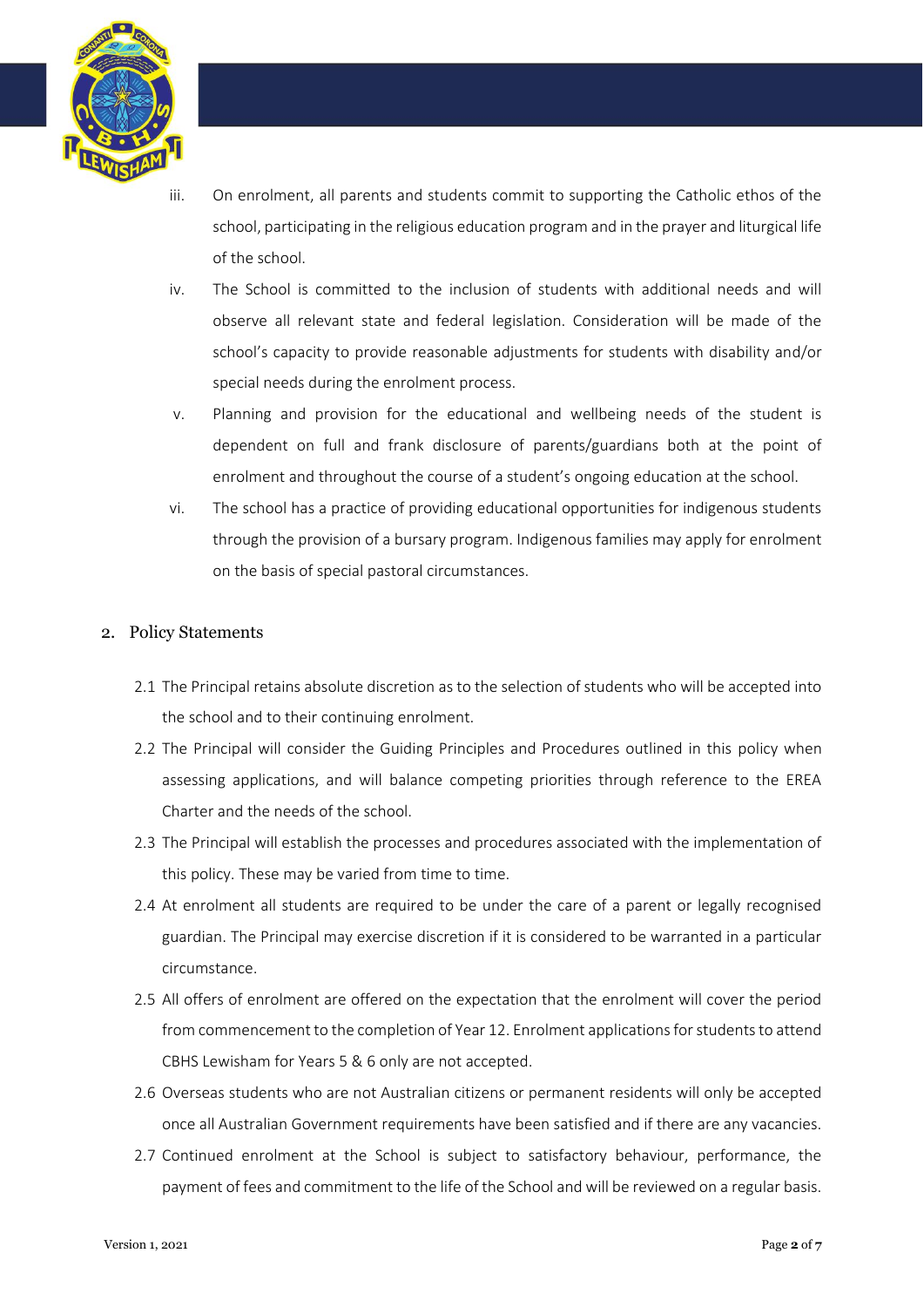

- 2.8 The School reserves the right to withdraw a student's enrolment where the student (or his parents/guardian) is not acting in a manner acceptable to the Principal, or the School believes that it can no longer appropriately meet the needs of the student.
- 2.9 On enrolment, all parents are required to give an undertaking that they will jointly and severally honour the financial commitments required by the school and that failure to do so may jeopardise the enrolment or ongoing enrolment of the student or subsequent students in line with the School Fee Collection Policy.
- 2.10 When applying for, and throughout the course of enrolment, parents/guardians are required to disclose all relevant information related to their child including information on relevant additional needs. Failure to disclose at the point of enrolment, or during the course of enrolment, may result in revocation of the offer of enrolment.
- 2.11 Where demand exceeds the number of available positions, the priority for allocating enrolment places is to be in accordance with the criteria listed below.

# 3. Guidelines

#### 3.1 Considerations for Enrolment

- a) The School welcomes applications from prospective students whose families are supportive of the vision and mission of the School.
- b) The Principal will consider applications for enrolment based on the following:
	- i. Siblings of current and/or previous students of the School.
	- ii. Baptised Catholic students attending Catholic primary schools.
	- iii. Baptised Catholic students from non-Catholic schools and who are members of a Catholic community.
	- iv. Sons of 'Old Boys' of the School.
	- v. Non-Catholic students attending Catholic schools.
	- vi. Students from other faith traditions or non-religious backgrounds who are prepared to support Catholic education and the Catholic ethos of the school may be considered.
	- vii. Special circumstances other than the above may at the Principal's discretion be used to determine a priority.
- c) Equity of consideration will be given to all students regardless of their learning needs. The application of these priorities and considerations may be varied at the discretion of the Principal.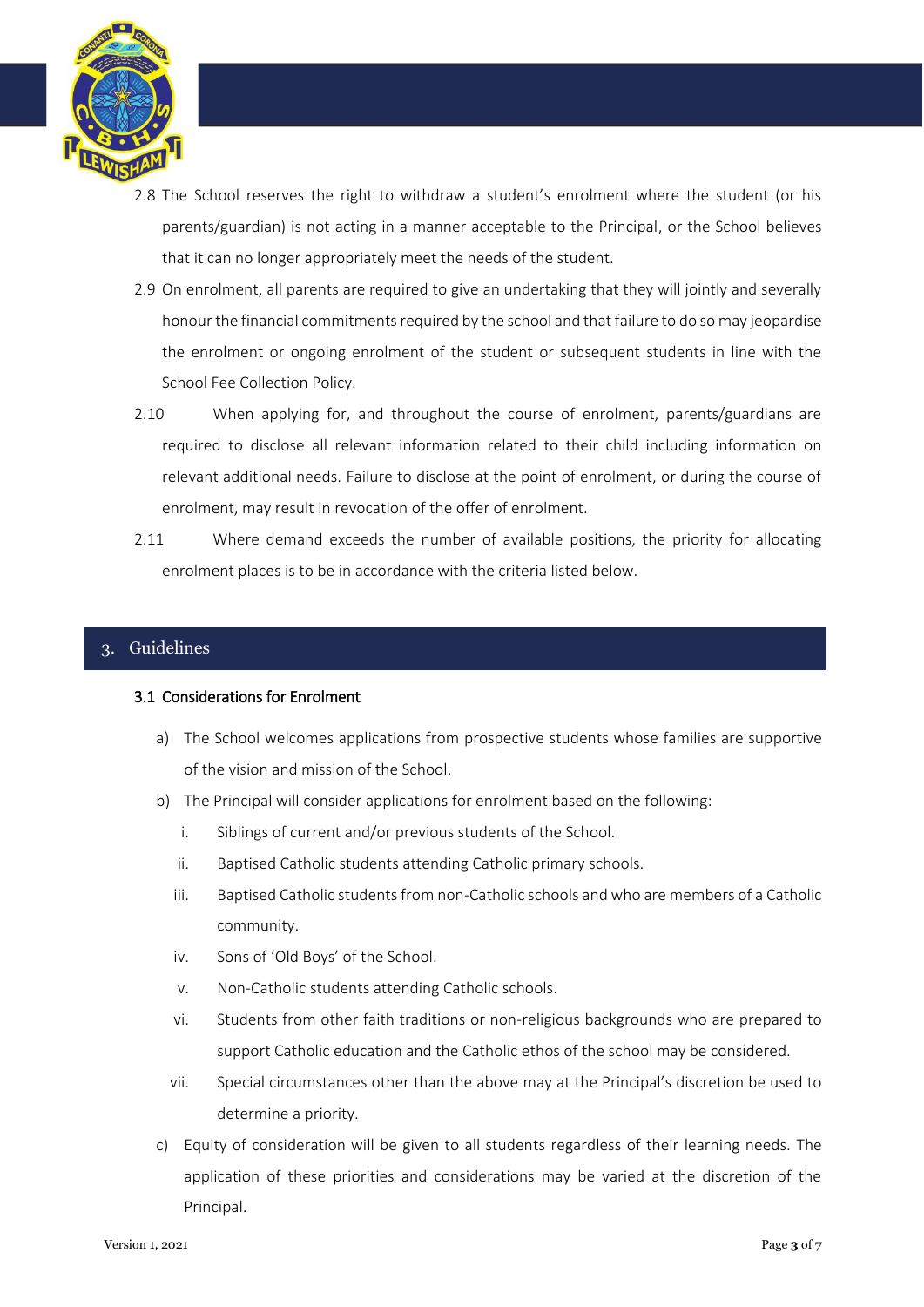

# 3.2 Conditions of Enrolment

- a) In addition to the factors set out above, in determining priority in enrolments at Christian Brothers' High School Lewisham, the following criteria are taken into consideration:
	- i. A satisfactory current report from the student's current school including academic progress, attendance and effort.
	- ii. A commitment from both the family and the student to supporting the School, the Catholic ethos and the schools vision and mission.
	- iii. A commitment to making a contribution to the life of the School;
	- iv. Commitment to meet the fees and other charges as agreed;
	- v. Satisfactory outcome of the interview process with the Principal or his/her delegate;
	- vi. Advice on relevant academic and behavioural history, including any relevant assessments and reports;
	- vii. The health and safety and other identified risks from the student's past behaviour;
	- viii. The availability and/or cost of any additional resourcing required to support the learning and/or wellbeing of the student;
	- ix. Date of initial application.
- b) The Principal may decline to proceed with an enrolment process where information obtained by the School suggests:
	- i. a profile of wilful misconduct, illegal activities or strong anti-social behaviour that indicate the boy's enrolment at the School is likely to be detrimental to other boys, the staff or the School; or
	- ii. the parents may not be able to meet the financial commitment.

# 4. Procedures

The enrolment process consists of:

- 1. Expression of interest
- 2. Enrolment Application
- 3. Interview process
- 4. Offer of Enrolment
- 5. Acceptance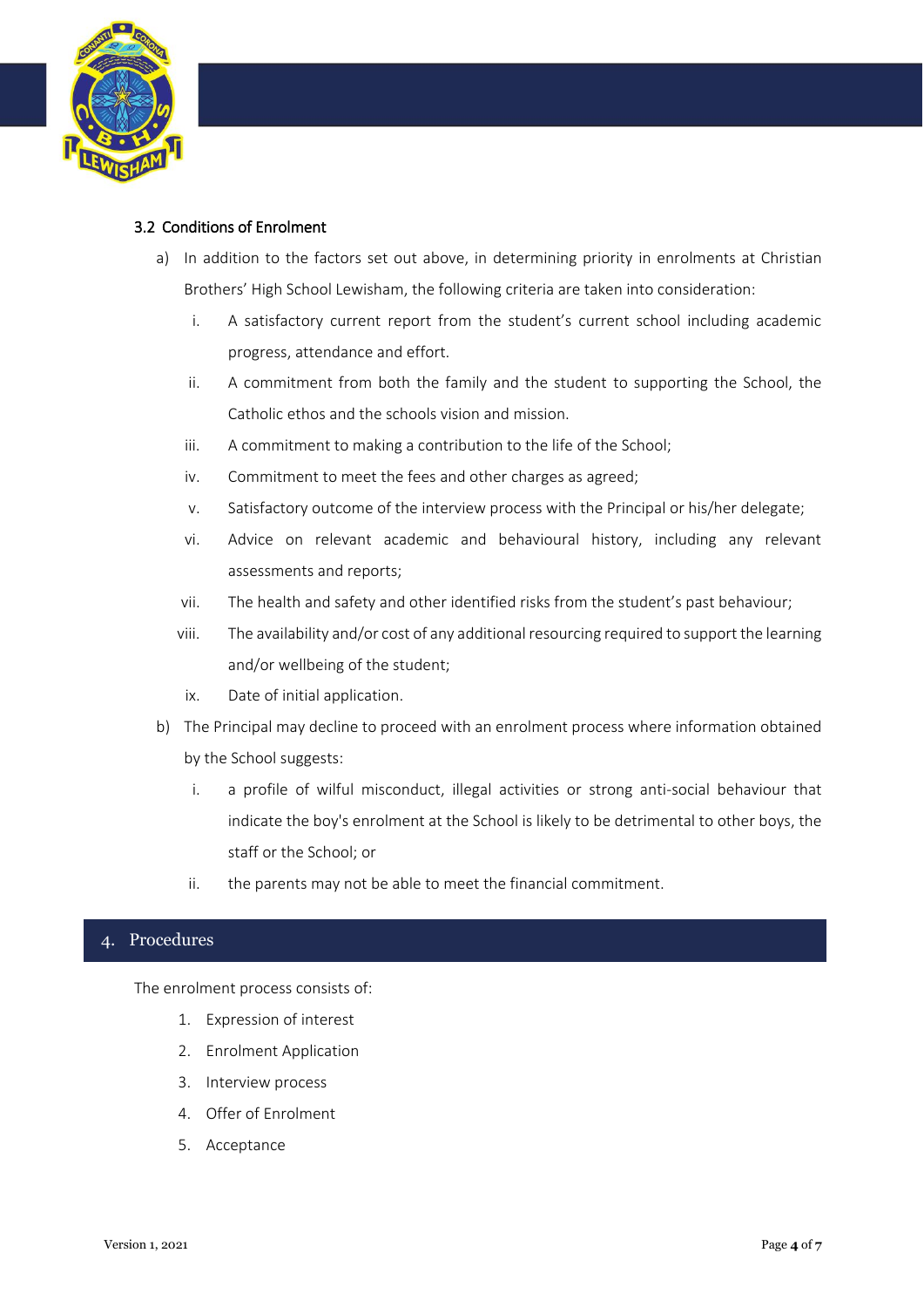

#### 4.1 Expression of interest

- a) An Expression of Interest is available and completed by parents/guardians online via the school's website. Completion of the Expression of Interest does not constitute an enrolment offer or a place on the waiting list.
- b) Families who have completed an Expression of Interest will be invited to complete an enrolment application.
- c) It is the parent's responsibility at all times to keep the School informed of changes in contact details, especially email addresses and telephone numbers.

# 4.2 Enrolment Application

- a) For all applications, an Initial Application for Admission is to be completed by the parent/guardian online. When submitting the application form, the following information is required to be included or the application will be deemed incomplete and will not proceed further:
	- i. A non-refundable application fee
	- ii. Photocopies of:
		- Australian Birth Certificate
		- Proof of Australian Citizenship or Residency (if student was born overseas or is not an Australian citizen)
		- Baptism Certificate (if applicable)
		- Most recent school report (if student is in Year 4 or above)
		- Years 3, 5, 7 and 9 NAPLAN test results (where applicable)
		- Any applicable medical or specialist reports
		- Any applicable legal papers or court orders
- b) The application form must be signed by the parent/s or legal guardian with whom the child resides.

#### 4.3 Interview Process

a) Parents/guardians will be invited to attend an interview with a member of the School Leadership Team. Failure to either provide all required documentation or attend an interview may result in the School not being able to offer placement to the student.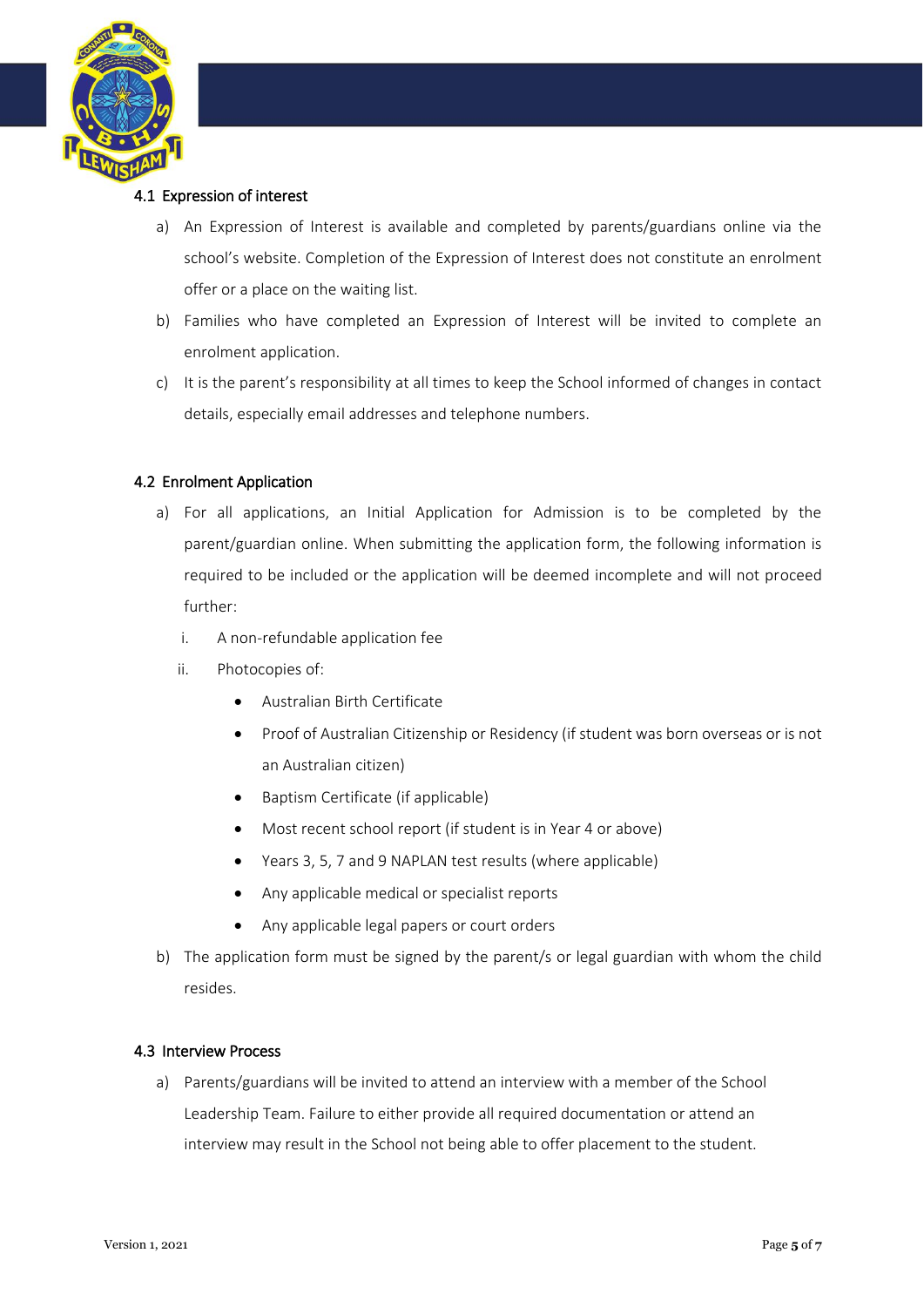

# 4.4 Offer of Enrolment & Acceptance

- a) The Principal, through the Enrolment Secretary, informs the parents/guardians of an offer of enrolment in writing.
- b) To signify their acceptance of the offer, parents/guardians are required to
	- i. Complete and sign the relevant paperwork and
	- ii. Sign, together with the applicant, a copy of the Conditions of Enrolment.
	- iii. The above are returned to the Enrolment Secretary by the due date as stipulated in the offer letter.
	- iv. Pay a non-refundable Enrolment Fee
- c) If no offer of enrolment is made, parents/guardians will be informed in writing.

#### 4.5 Enrolment Procedure for Students with Learning Support Needs

- a) Where any application has disclosed a health and/or learning need, the School may make additional reasonable enquiries including:
	- i. contacting the student's current school to obtain further information;
	- ii. with the parent's consent, contacting medical or allied health professionals to obtain information about the boy's health and/or needs; and
	- iii. request an independent assessment of the student.
- b) Where the School determines that a student requires additional measures or actions, the School will seek to identify whether those measures or actions are reasonable in that they balance the interests of all parties affected in the relevant circumstances. The School will take measures and actions that are reasonable but will not necessarily take measures or actions that would impose unjustifiable hardship on the School in the relevant circumstances.
- c) Where the Principal determines that the enrolment of a student would cause unjustifiable hardship to the School, the Principal may decline the offer of a position or defer the offer.

#### 4.6 General Information and Procedures on Enrolment

- a) Duty of Disclosure
	- i. In order that the school may respond to your sons educational needs it is necessary for parents and carer's to disclose all relevant academic, medical and behavioural information to the school. This advice will be used to assess each boy's educational needs.